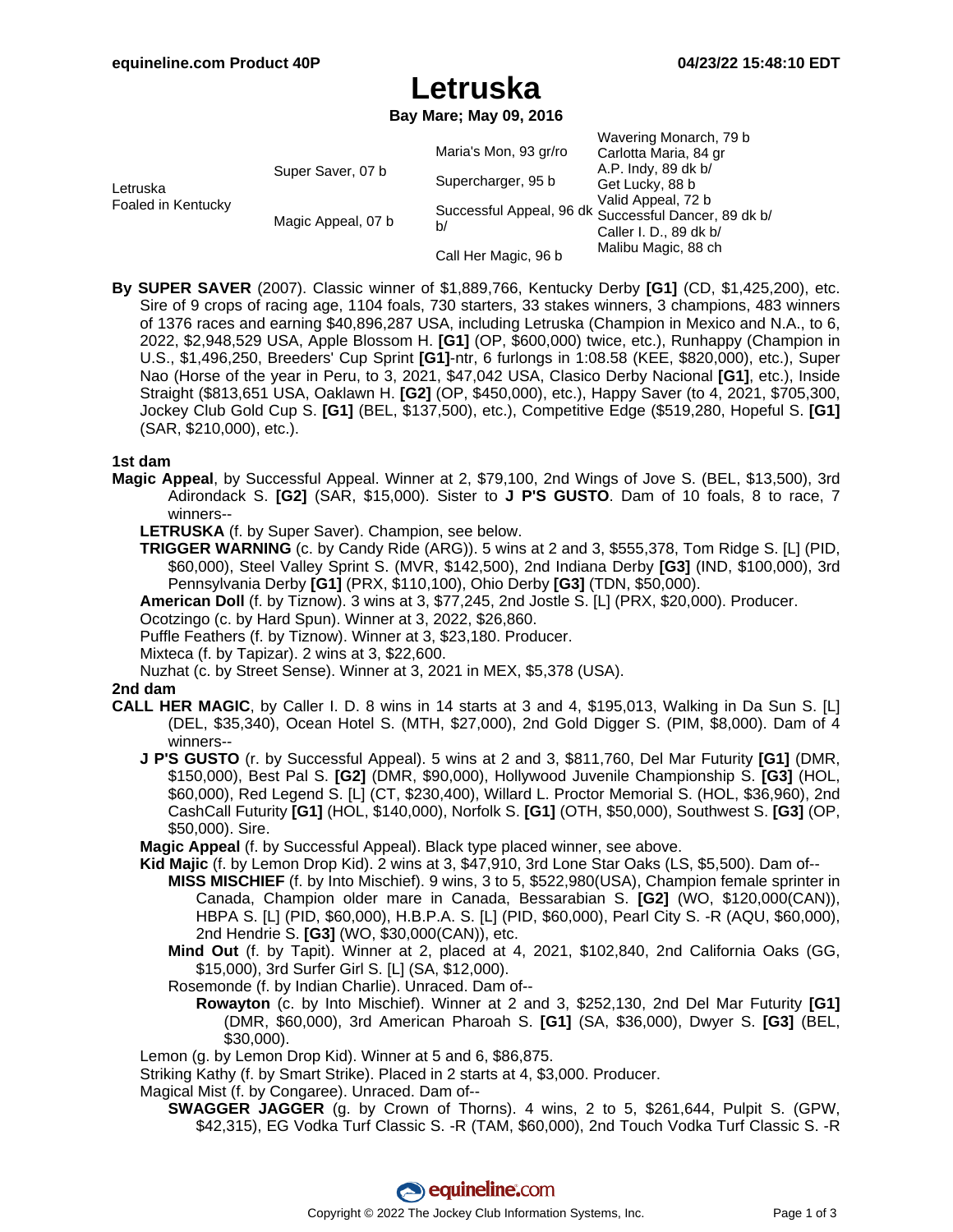## **Letruska**

### **Bay Mare; May 09, 2016**

(TAM, \$20,000), 3rd Arlington Classic S. **[G3]** (AP, \$10,340).

- Taxy Lady (f. by Bellamy Road). 3 wins at 2 and 3, \$57,115. Dam of--
	- **IMNOGOOD** (f. by Jimmy Creed). 5 wins at 2 and 3, 2021, \$82,884, Clasico Accion de Gracias S. [L], Clasico Verset Jet S. [L], 3rd Clasico Dia del Veterano S. [L], Clasico Defensora [L].

#### **3rd dam**

- Malibu Magic, by Encino. Winner at 4 and 5, \$13,628. Half-sister to **IMAGINARY LADY** (\$574,720, Santa Anita Oaks **[G1]**, etc.). Dam of 5 winners--
	- **CALL HER MAGIC** (f. by Caller I. D.). Black type winner, see above.
	- Pacific Spell (f. by Langfuhr). Winner at 3 and 4, \$20,771. Dam of--
		- **PROUD SPELL** (f. by Proud Citizen). 7 wins in 13 starts at 2 and 3, \$2,131,610, Champion 3-year-old filly in U.S., Alabama S. **[G1]** (SAR, \$360,000), Kentucky Oaks **[G1]** (CD, \$351,340), Delaware Oaks **[G2]** (DEL, \$300,000), Fair Grounds Oaks **[G2]** (FG, \$240,000), Matron S. **[G2]** (BEL, \$150,000), etc. Dam of--
			- **INDIAN SPELL** (f. by Indian Charlie). 2 wins at 3, \$75,775, Miss Woodford S. (MTH, \$36,000). Dam of--
				- **DAK ATTACK** (c. by Ghostzapper). 3 wins at 2 and 4, \$154,140, Ellis Park Juvenile S. (ELP, \$43,710), 3rd Mucho Macho Man S. [L] (GP, \$9,800).
			- **Etruscan** (g. by Bernardini). 10 wins, 3 to 7, \$255,427, 3rd Don Bernhardt S. (ELP, \$4,800).
		- **NO DISTORTION** (g. by Distorted Humor). 9 wins, 3 to 6, \$387,921, Long Branch S. [L] (MTH, \$60,000), Carl Hanford Memorial S. (DEL, \$30,000).
		- **Really Proud** (f. by Kitten's Joy). Winner at 3 and 4, \$128,018, 3rd Cedar Key S. (GP, \$7,500).
		- **Proud Pearl** (f. by Proud Citizen). 2 wins at 3 in NA , \$72,471 (USA), 2nd Monmouth Oaks **[G3]** (MTH, \$20,000). Producer.
	- Magic Charm (f. by Horse Greeley). Winner at 3, \$27,837. Dam of--
	- **Showmethemagic** (f. by Power Broker). 2 wins at 2, \$36,370, 3rd Borderplex S. (SUN, \$6,500). Holy Bullet (g. by Holy Bull). Winner at 2, \$33,700.
	- All Night Party (g. by Geri). Winner at 2 and 6, \$27,815.
	- Blackbag (c. by Devil's Bag). Placed at 2, \$7,345.
	- Magic Pearl (f. by Stormy Atlantic). Placed at 2, \$6,560. Producer.
	- Fiona (f. by Cuvee). Unraced. Dam of--

**Blushing Justine** (f. by Justin Phillip). Winner at 2, \$56,393, 2nd Ruthless S. [L] (AQU, \$20,000). **4th dam**

- **Dream Harder**, by Hard Work. 6 wins, 2 to 4, \$55,594, 2nd Distelfink H. twice, White Rose S., Geisha S. Half-sister to **INEABELLE** (\$59,196 (USA), Champion imported 2-year-old filly in Puerto Rico, Clasico Eduardo Cautino Insua, etc.). Dam of 8 winners, including--
	- **IMAGINARY LADY** (f. by Marfa). 7 wins in 12 starts at 3, \$574,720, Santa Anita Oaks **[G1]**, Black-Eyed Susan S. **[G2]**-ntr, 1 1/8 miles in 1:48.20, Princess S. **[G2]**, Railbird S. **[G3]**, Honeybee S. [L] (OP, \$45,000), 2nd Fantasy S. **[G1]**, Kentucky Oaks **[G1]**, 4th Hollywood Oaks **[G1]**.
	- Dream Dream (f. by Wajima). 5 wins, 2 to 4, \$32,481.
		- **IMAGINARY DREAM** (f. by Sky Classic). 2 wins at 2, \$65,897, John W. Galbreath Memorial S. -R (BEU, \$30,000), 3rd Tomboy S. -R (RD, \$5,000).
		- **Dream a Bit** (f. by Slew City Slew). 5 wins, 2 to 4, \$102,845, 2nd Best of Ohio Distaff S. -R (TDN, \$15,000), 3rd Rose DeBartolo Memorial S. -R (TDN, \$7,500), Tomboy S. -R (RD, \$3,500).
		- **Dream Mary** (f. by Marfa). 4 wins at 2 and 3, \$91,202, 2nd Arlington Heights Oaks **[G3]**, Sweetest Chant S. [L] (GP, \$10,000).

**Dreams Count** (f. by Unaccounted For). Winner at 3, \$18,834, 3rd First Step S. -R (RD, \$3,000). Hickory Hustler (f. by Capote). 2 wins at 3, \$30,379.

- **HUSTLE NOW** (f. by Creative). 3 wins at 2, \$86,908, Sickle's Image S. -R (PNL, \$30,000), Michigan Sire S. -R (PNL, \$30,000), 2nd Michigan Oaks -R (PNL, \$10,000).
- **Stover** (g. by Daylight Savings). 9 wins, 2 to 6, \$112,713, 3rd Michigan Sire S. -R (GLD, \$15,905).
- **She Could Be Good** (f. by Daylight Savings). 5 wins, 3 to 6, \$82,449, 2nd Michigan Sire S. -R (PNL, \$16,946).
- Malibu Magic (f. by Encino). See above.
- Hurricane Judy (f. by Storm Cat). Placed at 4, \$5,910.